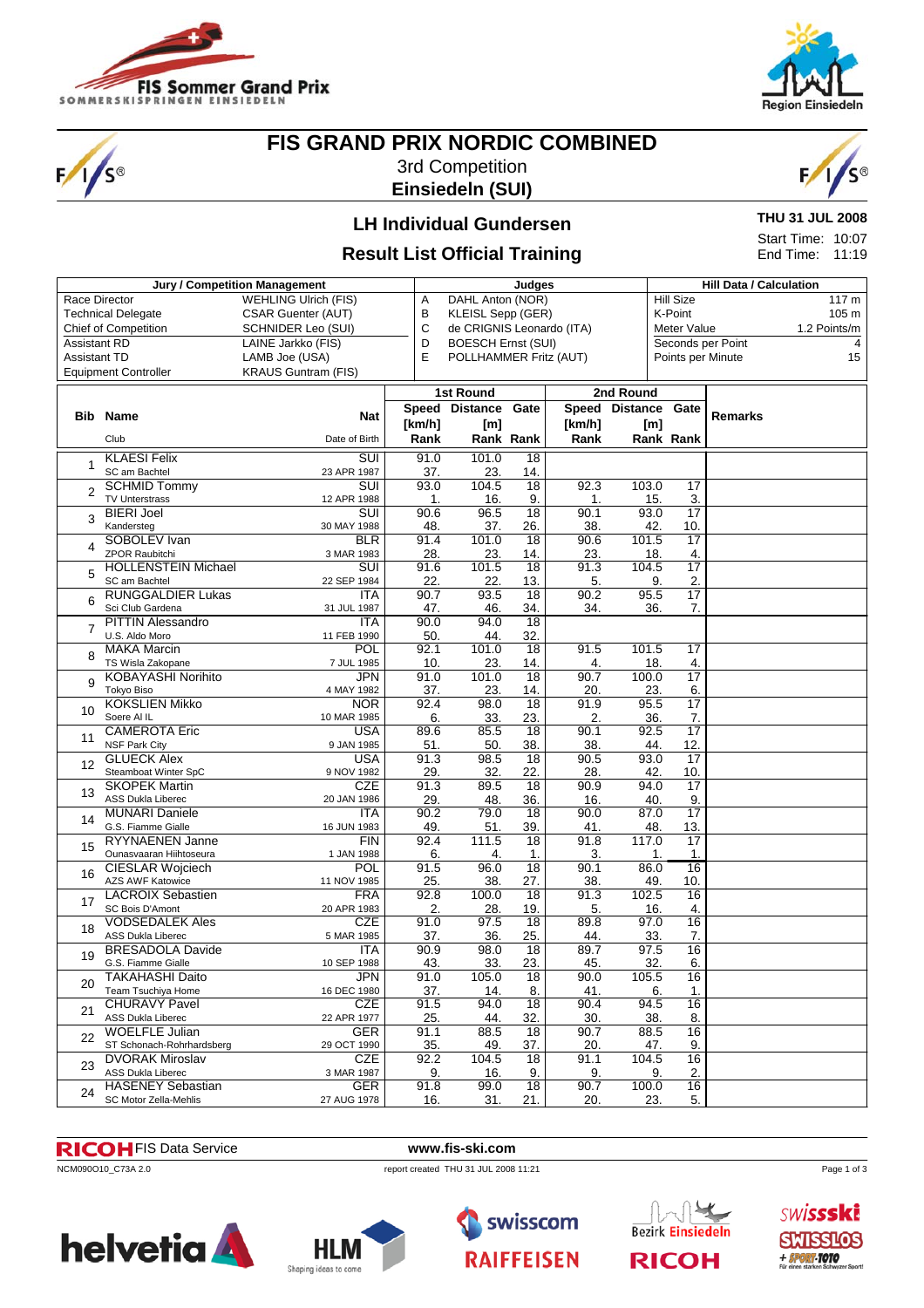

'S®



# **FIS GRAND PRIX NORDIC COMBINED**

3rd Competition **Einsiedeln (SUI)**



# **LH Individual Gundersen**

# **Result List Official Training**

**THU 31 JUL 2008** Start Time: 10:07 End Time: 11:19

|    |                                                   |                           | 1st Round |                |                 | 2nd Round |                     |                 |                |
|----|---------------------------------------------------|---------------------------|-----------|----------------|-----------------|-----------|---------------------|-----------------|----------------|
|    |                                                   |                           |           | Speed Distance | Gate            |           | Speed Distance Gate |                 | <b>Remarks</b> |
|    | <b>Bib Name</b>                                   | Nat                       | [km/h]    | [m]            |                 | [km/h]    | [m]                 |                 |                |
|    | Club                                              | Date of Birth             | Rank      |                | Rank Rank       | Rank      |                     | Rank Rank       |                |
|    |                                                   |                           |           | 103.0          |                 |           | 103.5               |                 |                |
| 25 | <b>SPILLANE Johnny</b>                            | <b>USA</b>                | 92.3      |                | 18              | 91.1      |                     | 16              |                |
|    | Steamboat Winter SpC                              | 24 NOV 1980               | 8.        | 20.            | 11.             | 9.        | 13.                 | 3.              |                |
| 26 | <b>KLAPFER Lukas</b>                              | <b>AUT</b>                | 92.0      | 95.0           | $\overline{18}$ | 91.0      | 100.5               | 15              |                |
|    | <b>WSV Eisenerz</b>                               | 25 DEC 1985               | 15.       | 41.            | 29.             | 11.       | 22.                 | 13.             |                |
| 27 | <b>SCHLOTT Mark</b>                               | GER                       | 90.9      | 99.5           | $\overline{18}$ | 89.7      | 96.5                | 15              |                |
|    | SC Motor Zella-Mehlis                             | 25 MAY 1985               | 43.       | 30.            | 20.             | 45.       | 34.                 | 21.             |                |
| 28 | <b>RAINER Alfred</b>                              | <b>AUT</b>                |           |                |                 |           |                     |                 |                |
|    | SC Saalfelden                                     | 28 SEP 1987               |           |                |                 |           |                     |                 |                |
| 29 | <b>SCHMID Jan</b>                                 | <b>NOR</b>                | 91.5      | 92.0           | 18              | 90.6      | 90.0                | 15              |                |
|    | Sjetne IL                                         | 24 NOV 1983               | 25.       | 47.            | 35.             | 23.       | 45.                 | 25.             |                |
| 30 | <b>SLAVIK Tomas</b>                               | <b>CZE</b>                | 91.0      | 96.0           | $\overline{18}$ | 89.1      | 90.0                | 15              |                |
|    | <b>ASS Dukla Liberec</b>                          | 29 APR 1981               | 37.       | 38.            | 27.             | 49.       | 45.                 | 25.             |                |
| 31 | <b>BEETZ Tom</b>                                  | <b>GER</b>                | 91.2      | 94.5           | 18              | 89.9      | 96.0                | 15              |                |
|    | SV Biberau                                        | 12 DEC 1986               | 32.       | 43.            | 31.             | 43.       | 35.                 | 22.             |                |
| 32 | <b>HUG Tim</b>                                    | $\overline{\text{SUI}}$   | 92.5      | 108.5          | 18              | 91.0      | 105.5               | 15              |                |
|    | SC Gerlafingen                                    | 11 AUG 1987               | 5.        | 6.             | 3.              | 11.       | 6.                  | 5.              |                |
| 33 | FELISAZ Jonathan                                  | <b>FRA</b>                | 92.1      | 95.0           | 18              | 90.3      | 98.0                | $\overline{15}$ |                |
|    | Argentiere                                        | 25 OCT 1985               | 10.       | 41.            | 29.             | 31.       | 30.                 | 19.             |                |
| 34 | <b>DENIFL Wilhelm</b>                             | <b>AUT</b>                | 92.7      | 105.5          | $\overline{18}$ | 91.2      | 101.0               | 15              |                |
|    | SV Innsbruck - Bergisel                           | 10 NOV 1980               | 3.        | 13.            | 7.              | 7.        | 20.                 | 11.             |                |
| 35 | <b>BEETZ Christian</b>                            | <b>GER</b>                | 90.9      | 103.0          | 18              | 89.4      | 94.5                | 15              |                |
|    | SV Biberau                                        | 23 JAN 1984               | 43.       | 20.            | 11.             | 48.       | 38.                 | 23.             |                |
| 36 | MOAN Magnus-H.                                    | <b>NOR</b>                | 92.1      | 101.0          | 18              | 90.8      | 98.5                | 15              |                |
|    | Byaasen IL                                        | 26 AUG 1983               | 10.       | 23.            | 14.             | 19.       | 28.                 | 17.             |                |
| 37 | <b>BRAUD Francois</b>                             | <b>FRA</b>                | 91.8      | 109.5          | 18              | 90.5      | 104.5               | 15              |                |
|    | <b>SC Chamonix</b>                                | 27 JUL 1986               | 16.       | 5.             | 2.              | 28.       | 9.                  | 7.              |                |
| 38 | <b>BIELER Christoph</b>                           | <b>AUT</b>                | 92.7      | 107.0          | $\overline{18}$ | 91.0      | 99.5                | 15              |                |
|    | HSV Absam - Bergisel                              | 28 OCT 1977               | 3.        | 10.            | 5.              | 11.       | 25.                 | 14.             |                |
| 39 | <b>LAHEURTE Maxime</b>                            | <b>FRA</b>                | 91.8      | 107.5          | $\overline{18}$ | 90.6      | 106.0               | $\overline{15}$ |                |
|    | Douanes Geradmer                                  | 20 MAY 1985               | 16.       | 7.             | 4.              | 23.       | 5.                  | 4.              |                |
| 40 | <b>LAMY CHAPPUIS Jason</b>                        | <b>FRA</b>                | 92.1      | 107.0          | $\overline{18}$ | 91.0      | 104.0               | $\overline{15}$ |                |
|    | SC Douanes Bois D'Amont                           | 9 SEP 1986                | 10.       | 10.            | 5.              | 11.       | 12.                 | 8.              |                |
| 41 | <b>ZAUNER David</b>                               | <b>AUT</b>                | 91.2      | 114.5          | $\overline{17}$ | 90.2      | 109.0               | $\overline{15}$ |                |
|    | <b>WSV Eisenerz</b>                               | 9 APR 1985                | 32.       | 1.             | 1.              | 34.       | 3.                  | 2.              |                |
| 42 | <b>TANDE Petter L.</b>                            | <b>NOR</b>                | 91.3      | 98.0           | 17              | 90.3      | 98.5                | 15              |                |
|    | Byaasen IL                                        | 11 JUN 1985               | 29.       | 33.            | 11.             | 31.       | 28.                 | 17.             |                |
| 43 | <b>HEER Ronny</b>                                 | <b>SUI</b>                | 91.7      | 107.5          | 17              | 90.9      | 102.0               | 15              |                |
|    | <b>SC Horw</b>                                    | 9 JAN 1981                | 20.       | 7.             | 4.              | 16.       | 17.                 | 10.             |                |
| 44 | <b>HURSCHLER Seppi</b>                            | <b>SUI</b>                | 91.1      | 103.5          | 17              | 90.2      | 103.5               | 15              |                |
|    | SC Bannalp                                        | 23 JUN 1983               | 35.       | 19.            | 9.              | 34.       | 13.                 | 9.              |                |
| 45 | <b>MENZ Matthias</b>                              | GER                       | 91.0      | 100.0          | 17              | 90.2      | 99.0                | 15              |                |
|    | SC Steinbach-Hallenberg                           | 14 SEP 1981               | 37.       | 28.            | 10.             | 34.       | 26.                 | 15.             |                |
| 46 | <b>KREINER David</b>                              | <b>AUT</b>                | 91.6      | 107.5          | $\overline{17}$ | 90.9      | 108.5               | 15              |                |
|    | <b>SC Kitzbuehel</b>                              | 8 MAR 1981                | 22.       | 7.             | 4.              | 16.       | 4.                  | 3.              |                |
| 47 | TALLUS Jaakko                                     | <b>FIN</b>                | 90.8      | 113.5          | $\overline{17}$ | 89.5      | 105.5               | $\overline{15}$ |                |
|    | Lieksan Hiihtoseura<br><b>FRENZEL Eric</b>        | 23 FEB 1981               | 46.       | 3.             | 3.              | 47.       | 6.                  | 5.              |                |
| 48 |                                                   | <b>GER</b>                | 91.2      | 106.0          | $\overline{17}$ | 90.3      | 99.0                | 15              |                |
| 49 | <b>WSC Oberwiesenthal</b>                         | 21 NOV 1988               | 32.       | 12.            | 6.              | 31.       | 26.                 | 15.             |                |
|    | <b>DEMONG Bill</b>                                | <b>USA</b>                | 91.6      | 105.0          | $\overline{17}$ | 91.2      | 101.0               | 15              |                |
|    | Lake Placid SC                                    | 29 MAR 1980               | 22.       | 14.            | 7.              | 7.        | 20.                 | 11.             |                |
| 50 | <b>KOIVURANTA Anssi</b>                           | <b>FIN</b>                | 92.1      | 114.5          | 17              | 90.6      | 112.0               | 15              |                |
|    | Kuusamon Erae-Veikot                              | 3 JUL 1988                | 10.       | 1.             | 1.              | 23.       | 2.                  | 1.              |                |
| 51 | <b>HETTICH Georg</b>                              | <b>GER</b>                | 91.7      | 95.5           | 17              | 90.6      | 94.0                | 15              |                |
|    | ST Schonach-Rohrhardsberg<br><b>STECHER Mario</b> | 12 OCT 1978<br><b>AUT</b> | 20.       | 40.<br>104.5   | 12.<br>17       | 23.       | 40.                 | 24.<br>15       |                |
| 52 | <b>WSV Eisenerz</b>                               |                           | 91.8      |                |                 | 91.0      | 98.0                |                 |                |
|    |                                                   | 17 JUL 1977               | 16.       | 16.            | 8.              | 11.       | 30.                 | 19.             |                |

#### FIS Data Service **www.fis-ski.com**

NCM090O10\_C73A 2.0 report created THU 31 JUL 2008 11:21







 $\mathbb{R}^{\mathbb{N}}$ **Bezirk Einsiedeln RICOH**